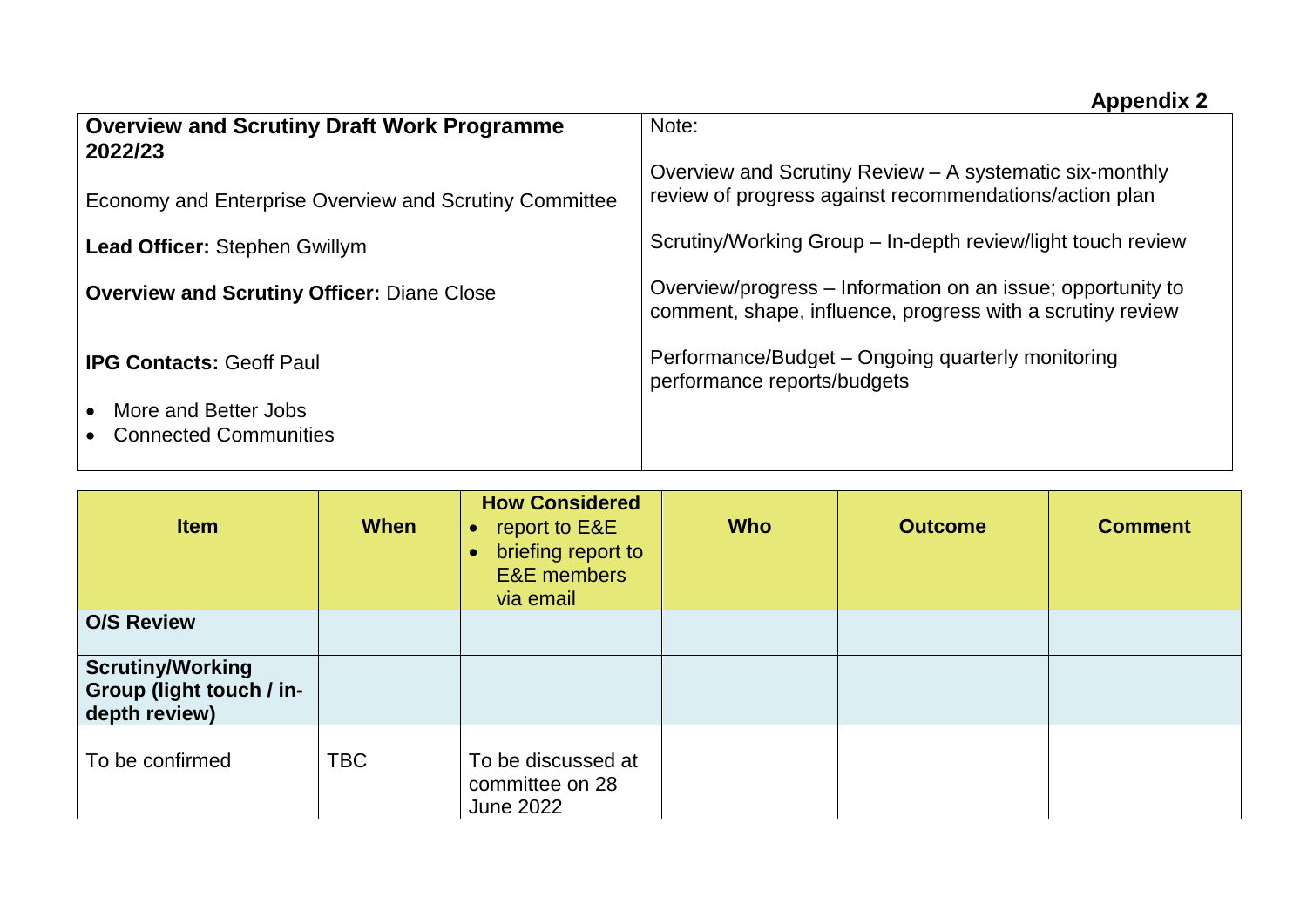| <b>Item</b>                                                        | <b>When</b> | <b>How Considered</b><br>report to E&E<br>$\bullet$<br>briefing report to<br><b>E&amp;E</b> members<br>via email | <b>Who</b>                                                                                                                                                                              | <b>Outcome</b>                                                                                                                                                                                                                                                                                                                                                                                                            | <b>Comment</b>                                                                                                                                                                                                                                                                                                                                                        |
|--------------------------------------------------------------------|-------------|------------------------------------------------------------------------------------------------------------------|-----------------------------------------------------------------------------------------------------------------------------------------------------------------------------------------|---------------------------------------------------------------------------------------------------------------------------------------------------------------------------------------------------------------------------------------------------------------------------------------------------------------------------------------------------------------------------------------------------------------------------|-----------------------------------------------------------------------------------------------------------------------------------------------------------------------------------------------------------------------------------------------------------------------------------------------------------------------------------------------------------------------|
|                                                                    |             |                                                                                                                  |                                                                                                                                                                                         |                                                                                                                                                                                                                                                                                                                                                                                                                           |                                                                                                                                                                                                                                                                                                                                                                       |
| <b>Overview/Progress</b>                                           |             |                                                                                                                  |                                                                                                                                                                                         |                                                                                                                                                                                                                                                                                                                                                                                                                           |                                                                                                                                                                                                                                                                                                                                                                       |
| Availability of<br>commercial land and<br>supply across the county | TBC         | Report to E&E OSC                                                                                                | Amy Harhoff<br>Corporate<br>Director (REG)<br>Sarah Slaven<br>Managing<br><b>Director</b><br><b>Business Durham</b><br>(REG)<br>Mike Allum<br><b>Spatial Policy</b><br>Manager<br>(REG) | Members will receive<br>information on the<br>ability of DCC to<br>identify and deliver<br>land within the<br>county for business<br>and industrial use<br>including detail of:<br>what is set out in the<br><b>County Durham Plan</b><br>and locations; does<br>identified land meet<br>anticipated/future<br>demand; detail of<br>how we support<br>business with<br>identifying and<br>delivering land and<br>premises | The committee will<br>be able to<br>determine whether<br>the land currently<br>identified for<br>business and<br>industrial use<br>within the County<br>Durham Plan is<br>sufficient to meet<br>current and future<br>demand within the<br>county together<br>with detail of how<br>DCC supports<br>business in<br>identifying and<br>delivering land and<br>premises |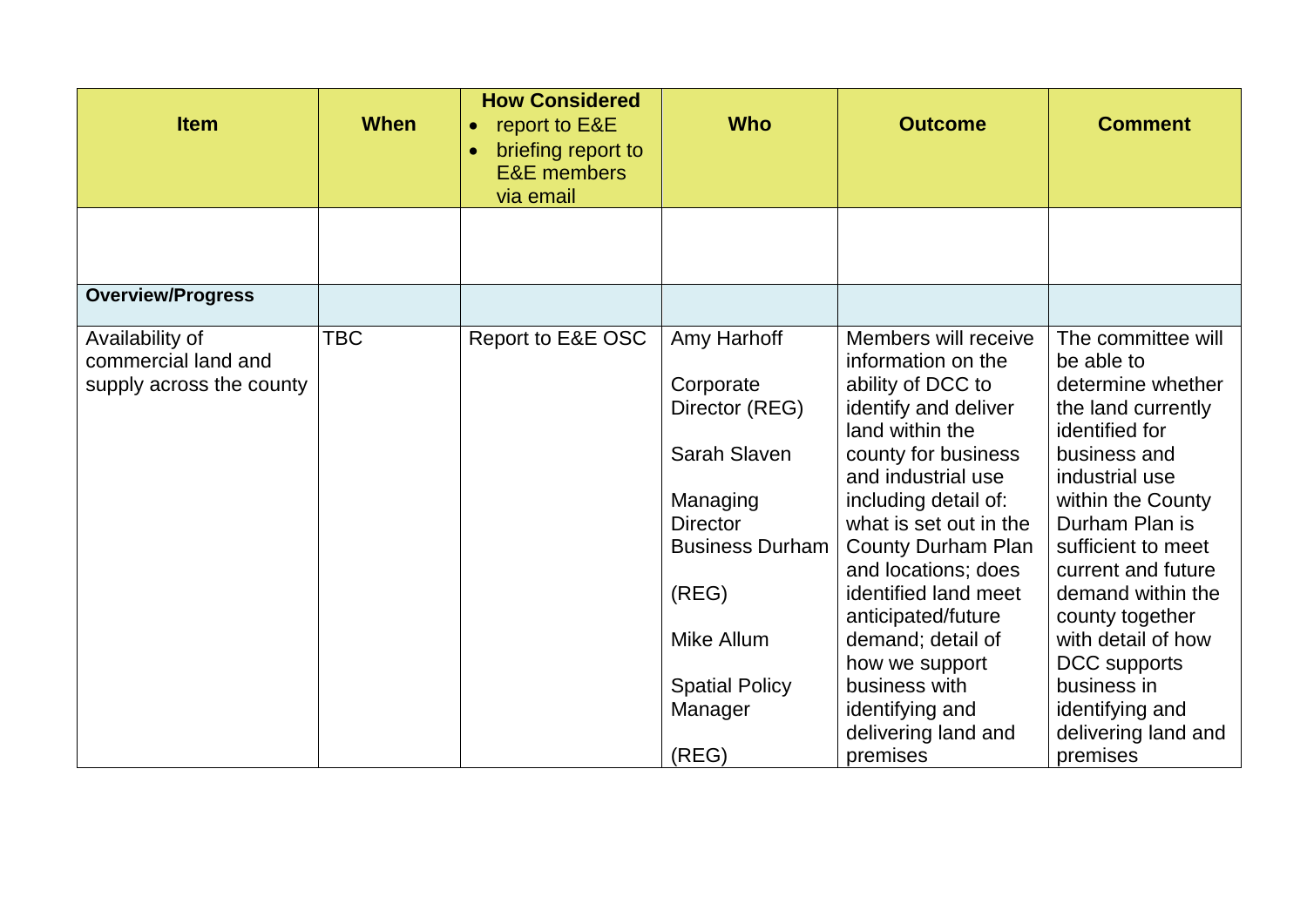| <b>Item</b>                                                                     | <b>When</b> | <b>How Considered</b><br>report to E&E<br>$\bullet$<br>briefing report to<br>$\bullet$<br><b>E&amp;E</b> members<br>via email | <b>Who</b>                                 | <b>Outcome</b>                                                                                           | <b>Comment</b>                                                                                 |
|---------------------------------------------------------------------------------|-------------|-------------------------------------------------------------------------------------------------------------------------------|--------------------------------------------|----------------------------------------------------------------------------------------------------------|------------------------------------------------------------------------------------------------|
| <b>Key Strategic</b><br><b>Sites</b><br>Employment<br>Delivery of<br>employment | <b>TBC</b>  | Report to E&E OSC                                                                                                             | Amy Harhoff<br>Corporate<br>Director (REG) | Members will receive<br>information on: the<br>total number of jobs<br>created and the<br>number of jobs | Members will<br>continue to monitor<br>the development of<br>key strategic<br>employment sites |
|                                                                                 |             |                                                                                                                               | <b>Sarah Slaven</b><br>Managing            | delivered in the last<br>twelve months; are<br>these sites attracting<br>the new industries/             | including the<br>number of jobs<br>created, delivered<br>and the level of                      |
|                                                                                 |             |                                                                                                                               | Director,<br><b>Business</b><br>Durham     | employers to create<br>the 'better' jobs<br>required within the                                          | those jobs. In<br>addition, Members<br>will be aware of                                        |
|                                                                                 |             |                                                                                                                               | (REG)                                      | county; does DCC<br>need to identify new<br>strategic sites in<br>other locations in the<br>county       | any further<br>development plans<br>including any<br>additional sites<br>within the county     |
| <b>Job Creation - Overview</b>                                                  | TBC         | Report to E&E OSC                                                                                                             | Amy Harhoff                                | Members will receive<br>detail of: data in                                                               | Members will<br>scrutinise job                                                                 |
|                                                                                 |             |                                                                                                                               | Corporate<br>Director (REG)                | relation to the jobs<br>created target and<br>performance against                                        | created data<br>across the county,<br>performance                                              |
|                                                                                 |             |                                                                                                                               | <b>Graham Wood</b>                         | that target; what<br>sectors we are                                                                      | against that target,<br>the sectors                                                            |
|                                                                                 |             |                                                                                                                               | <b>Strategic</b><br>Manager                | attracting to the<br>county and what                                                                     | attracted, available<br>employment sites                                                       |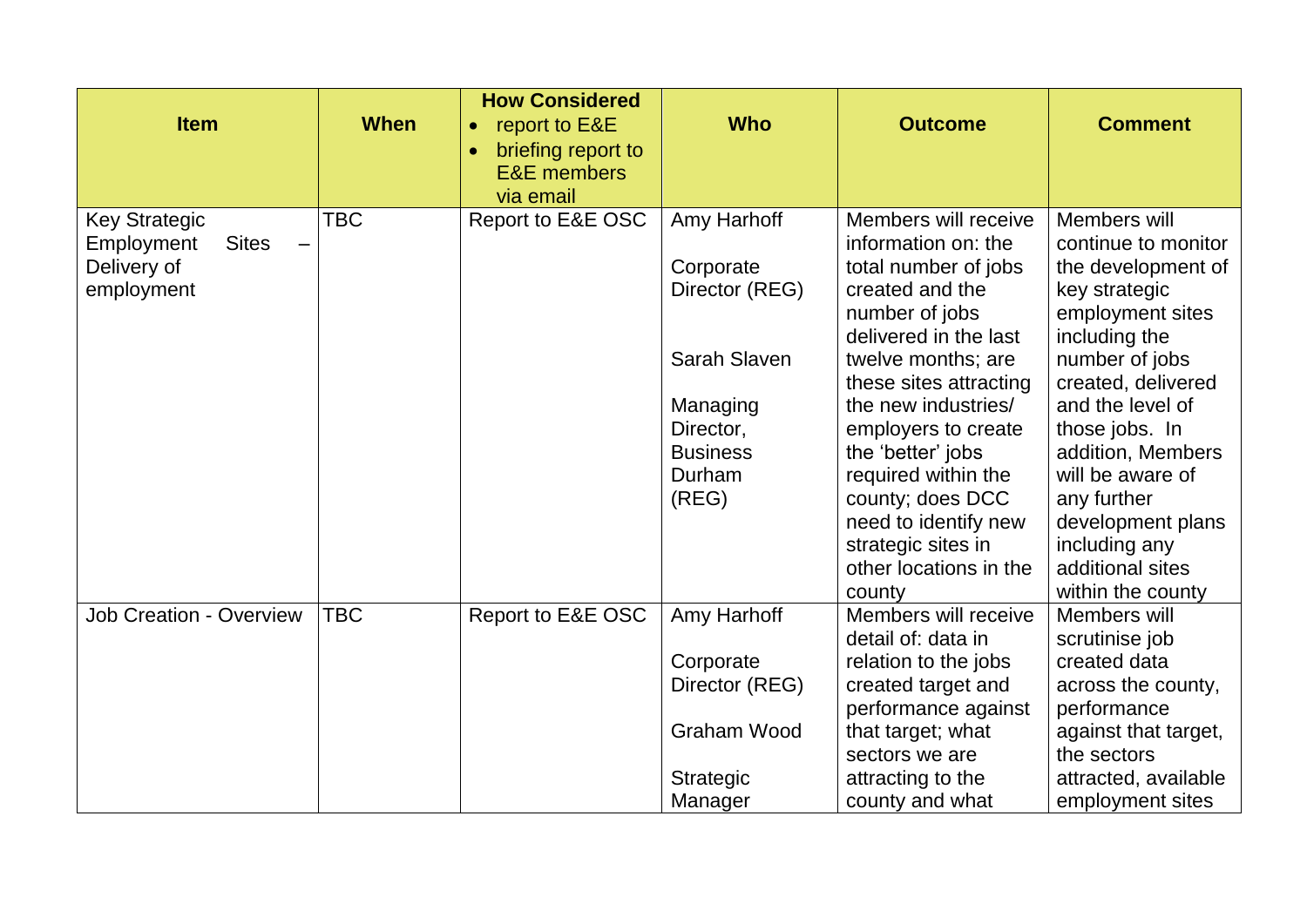| <b>Item</b>                          | <b>When</b> | <b>How Considered</b><br>report to E&E<br>$\bullet$<br>briefing report to<br>$\bullet$<br><b>E&amp;E</b> members<br>via email | <b>Who</b>                                                       | <b>Outcome</b>                                                                                                                                                                                            | <b>Comment</b>                                                                                                                                       |
|--------------------------------------|-------------|-------------------------------------------------------------------------------------------------------------------------------|------------------------------------------------------------------|-----------------------------------------------------------------------------------------------------------------------------------------------------------------------------------------------------------|------------------------------------------------------------------------------------------------------------------------------------------------------|
|                                      |             |                                                                                                                               | Economic<br>Development<br>(REG)                                 | sectors are we<br>aiming to attract for<br>'better jobs'; detail of<br>available<br>employment sites<br>across all sectors<br>and action taken to<br>attract employers to<br>the county                   | and action taken to<br>attract employers<br>to the county                                                                                            |
| Regeneration of Town<br>and Villages | <b>TBC</b>  | Report to E&E OSC                                                                                                             | Amy Harhoff<br>Corporate<br>Director (REG)<br><b>Graham Wood</b> | Members will receive<br>a further update on<br>work being<br>undertaken to<br>revitalise our town<br>centres, what we are<br>doing, how it is<br>delivered and why                                        | The Committee will<br>scrutinise work<br>being undertaken<br>to revitalise our<br>town centres via<br>various<br>programmes within<br>the county and |
|                                      |             |                                                                                                                               | Strategic<br>Manager<br>Economic<br>Development<br>(REG)         | we use this approach<br>including detail of the<br>Town and Villages<br>Programme, the<br>Town Fund and<br><b>Future High Street</b><br>Fund, change of use<br>for empty premises<br>and converting large | consider the<br>mechanisms for<br>the involvement of<br>local members and<br>residents in the<br>regeneration of our<br>Town and Village<br>centres  |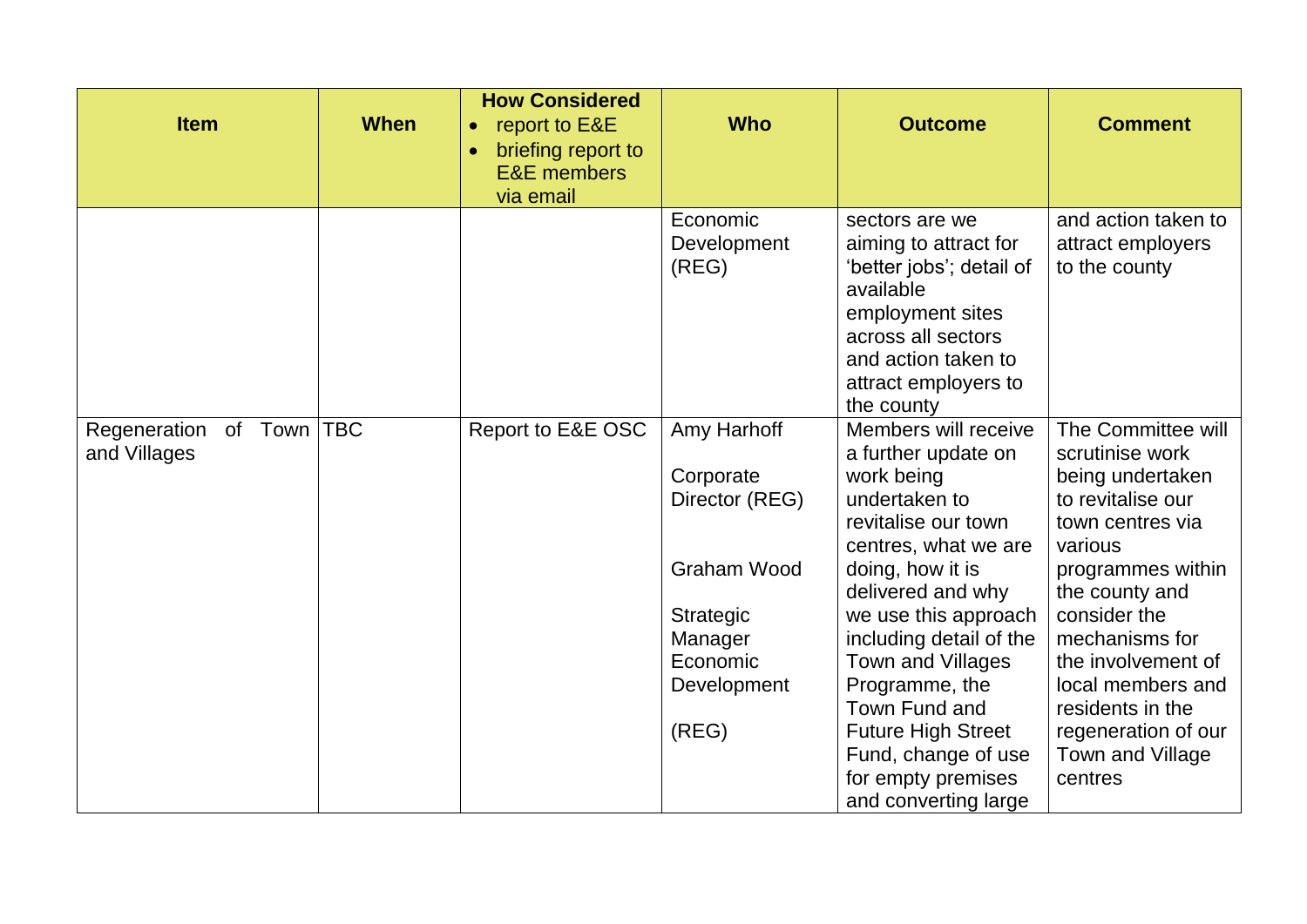| <b>Item</b>                                                             | <b>When</b> | <b>How Considered</b><br>report to E&E<br>$\bullet$<br>briefing report to<br>$\bullet$<br><b>E&amp;E</b> members<br>via email | <b>Who</b>                                                                                                                | <b>Outcome</b>                                                                                                                                                                                                                                                                                           | <b>Comment</b>                                                                                                                                                                                                                                                         |
|-------------------------------------------------------------------------|-------------|-------------------------------------------------------------------------------------------------------------------------------|---------------------------------------------------------------------------------------------------------------------------|----------------------------------------------------------------------------------------------------------------------------------------------------------------------------------------------------------------------------------------------------------------------------------------------------------|------------------------------------------------------------------------------------------------------------------------------------------------------------------------------------------------------------------------------------------------------------------------|
|                                                                         |             |                                                                                                                               |                                                                                                                           | premises for use by a<br>number of small<br>businesses including<br>examples of success.<br>Detail of how<br>performance is<br>monitored together<br>with information on<br>how local members<br>and residents are<br>involved in the<br>regeneration process                                            |                                                                                                                                                                                                                                                                        |
| <b>Support to the Business</b><br><b>Sector (Business Start</b><br>Ups) | TBC         | Report to E&E OSC                                                                                                             | Amy Harhoff<br>Corporate<br>Director (REG)<br>Sarah Slaven<br>Managing<br>Director,<br><b>Business</b><br>Durham<br>(REG) | Members will receive<br>detail of the current<br>strategy to support<br>business start-ups<br>with detail of what<br>support is provided<br>including the funding<br>available, type of<br>premises available<br>and locations<br>including detail of<br>change of use<br>schemes and<br>schemes to make | Members will be<br>aware of the<br>current support<br>provided to grow<br>business start-ups<br>in the county, the<br>type of premises<br>and locations<br>available, current<br>performance, the<br>benefits of this<br>approach and the<br>costs and<br>implications |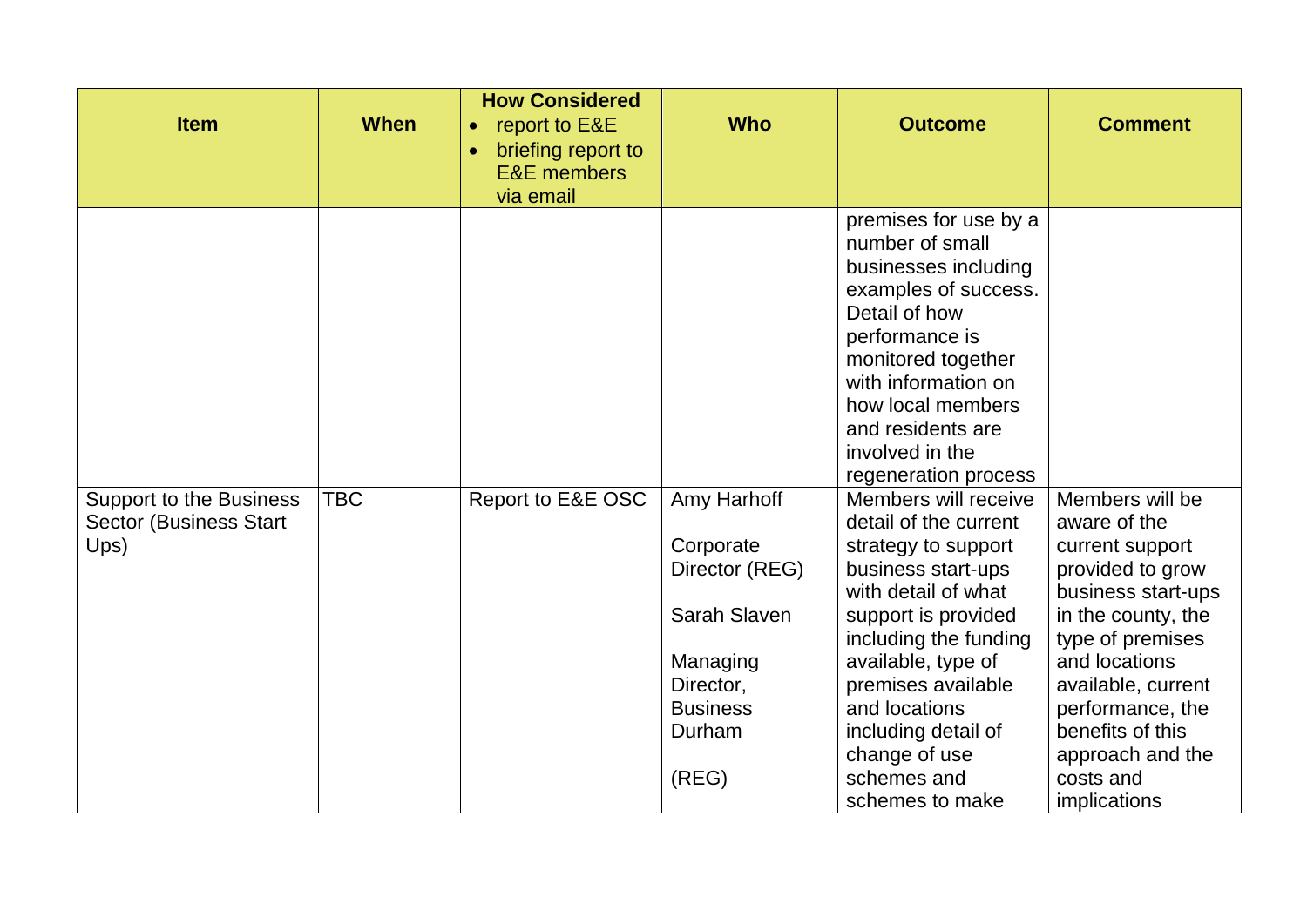| <b>Item</b> | <b>When</b> | <b>How Considered</b><br>report to E&E<br>$\bullet$<br>briefing report to<br>$\bullet$<br><b>E&amp;E</b> members<br>via email | <b>Who</b>                                                                                                     | <b>Outcome</b>                                                                                                                                                                                                                                                                                                                                 | <b>Comment</b>                                                                                                                                                                                                                                                                                                                                 |
|-------------|-------------|-------------------------------------------------------------------------------------------------------------------------------|----------------------------------------------------------------------------------------------------------------|------------------------------------------------------------------------------------------------------------------------------------------------------------------------------------------------------------------------------------------------------------------------------------------------------------------------------------------------|------------------------------------------------------------------------------------------------------------------------------------------------------------------------------------------------------------------------------------------------------------------------------------------------------------------------------------------------|
|             |             |                                                                                                                               |                                                                                                                | premises more<br>affordable,<br>consideration of the<br>benefits of this<br>approach,<br>performance to date,<br>costs and<br>implications                                                                                                                                                                                                     |                                                                                                                                                                                                                                                                                                                                                |
| Housing     | <b>TBC</b>  | Report to E&E OSC                                                                                                             | Amy Harhoff<br>Corporate<br>Director (REG)<br>Mike Kelleher<br><b>Head of Planning</b><br>and Housing<br>(REG) | Members will receive<br>detail of Registered<br><b>Social Landlords</b><br>(RSLs) within the<br>county, detail of the<br>locations of their<br>housing provision,<br>what DCCs<br>relationship is with<br>these providers and<br>existing engagement<br>mechanisms,<br>including the<br>processes for<br>passing on and<br>handling complaints | The Committee will<br>be aware of the<br>various RSLs in the<br>county and the<br>location of the<br>housing that they<br>currently provide,<br>together with detail<br>of DCC's current<br>relationship with<br>these providers,<br>existing<br>engagement<br>mechanisms,<br>including detail of<br>the process for<br>handling<br>complaints |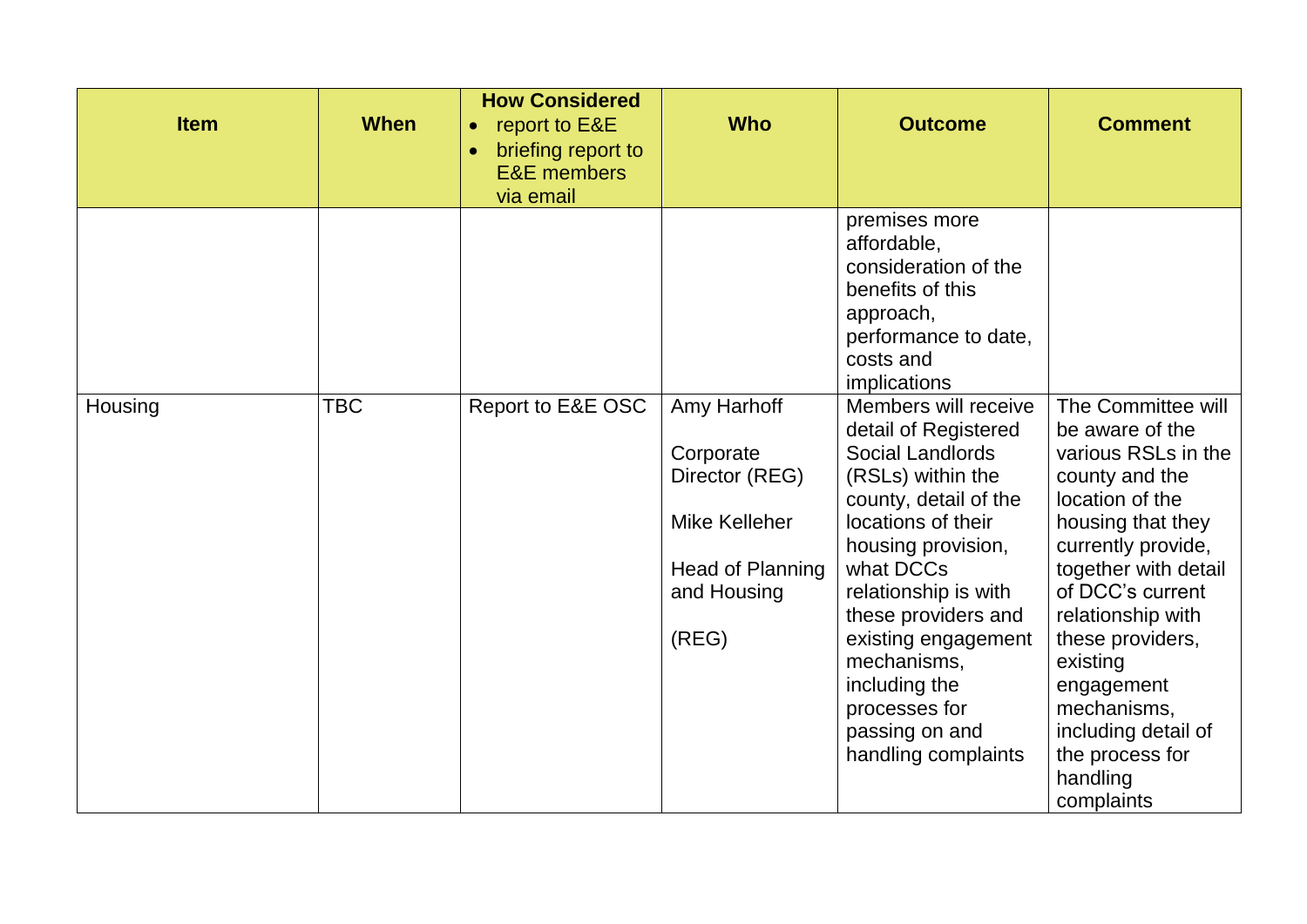| <b>Item</b>                                 | <b>When</b>                                                        | <b>How Considered</b><br>report to E&E<br>$\bullet$<br>briefing report to<br>$\bullet$<br><b>E&amp;E</b> members<br>via email | <b>Who</b>                                                                                            | <b>Outcome</b>                                                                                                                                                                                                                                                                                                                                                                                                                                                                                                                                                                                     | <b>Comment</b>                                                                                                                                                                                                                    |
|---------------------------------------------|--------------------------------------------------------------------|-------------------------------------------------------------------------------------------------------------------------------|-------------------------------------------------------------------------------------------------------|----------------------------------------------------------------------------------------------------------------------------------------------------------------------------------------------------------------------------------------------------------------------------------------------------------------------------------------------------------------------------------------------------------------------------------------------------------------------------------------------------------------------------------------------------------------------------------------------------|-----------------------------------------------------------------------------------------------------------------------------------------------------------------------------------------------------------------------------------|
| <b>Inclusive Economic</b><br>Strategy (IES) | 28 June<br>2022<br>19 September<br>2022<br>Additional<br>dates TBC | Report to E&E OSC                                                                                                             | Amy Harhoff<br>Corporate<br>Director (REG)<br>Mike Allum<br><b>Spatial Policy</b><br>Manager<br>(REG) | Members will<br>continue to be<br>involved in the<br>development of the<br>IES. Having<br>received an overview<br>including detail of the<br>consultation process<br>(Econ-versation) at<br>the meeting on the 4<br>March 2022 and an<br>update on the key<br>comments/themes<br>made during the<br>consultation process<br>at the E&E OSC on<br>28 June. It is also<br>intended that the<br>committee will also<br>receive a high level<br>position statement in<br>relation to the<br>strategy at its<br>September meeting<br>for comments and<br>will continue to be<br>involved in the further | The Committee will<br>continue to be<br>involved in the<br>development of the<br>strategy and once<br>the strategy is<br>approved will<br>monitor the<br>delivery of the<br>strategy against<br>any targets/actions<br>identified |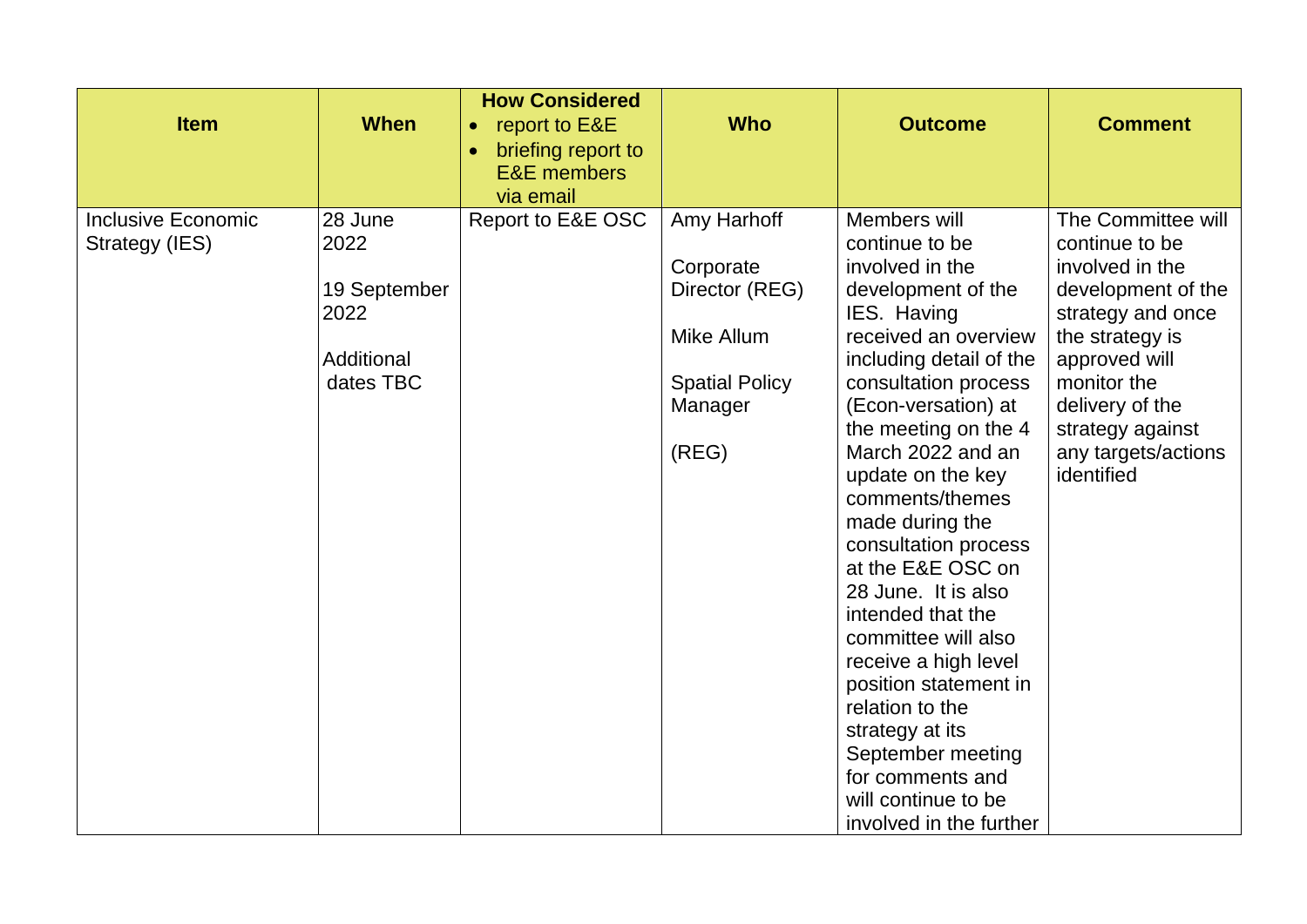| <b>Item</b>                                                          | <b>When</b> | <b>How Considered</b><br>report to E&E<br>$\bullet$<br>briefing report to<br><b>E&amp;E</b> members<br>via email | <b>Who</b>                                                                                                                   | <b>Outcome</b>                                                                                                                                                                                                                                                                                                                                                                                                                 | <b>Comment</b>                                                                                                                                                                                                                                                                                                                                                               |
|----------------------------------------------------------------------|-------------|------------------------------------------------------------------------------------------------------------------|------------------------------------------------------------------------------------------------------------------------------|--------------------------------------------------------------------------------------------------------------------------------------------------------------------------------------------------------------------------------------------------------------------------------------------------------------------------------------------------------------------------------------------------------------------------------|------------------------------------------------------------------------------------------------------------------------------------------------------------------------------------------------------------------------------------------------------------------------------------------------------------------------------------------------------------------------------|
|                                                                      |             |                                                                                                                  |                                                                                                                              | development of the<br>strategy as it<br>progresses                                                                                                                                                                                                                                                                                                                                                                             |                                                                                                                                                                                                                                                                                                                                                                              |
| Skills development<br>(Industry and education<br>needs of employers) | <b>TBC</b>  | Report to E&E OSC                                                                                                | Amy Harhoff<br>Corporate<br>Director (REG)<br><b>Graham Wood</b><br>Strategic<br>Manager<br>Economic<br>Development<br>(REG) | Members will receive<br>detail of what<br>arrangements are in<br>place with<br>local/regional<br>employers and<br>educational<br>establishments<br>including Durham<br>University to identify<br>career opportunities<br>and the approach<br>taken by DCC and<br>other partners to<br>ensure that we are<br>producing people<br>with the correct<br>qualifications/skills<br>required for the local<br>and regional<br>economy | The committee will<br>be aware of the<br>approach taken at<br>a regional and local<br>level to ensure that<br>arrangements in<br>place regionally<br>and locally to<br>identify career<br>opportunities and<br>ensure that we are<br>developing people<br>with the correct<br>skills and<br>qualifications to<br>retain them in<br>employment locally<br>including graduates |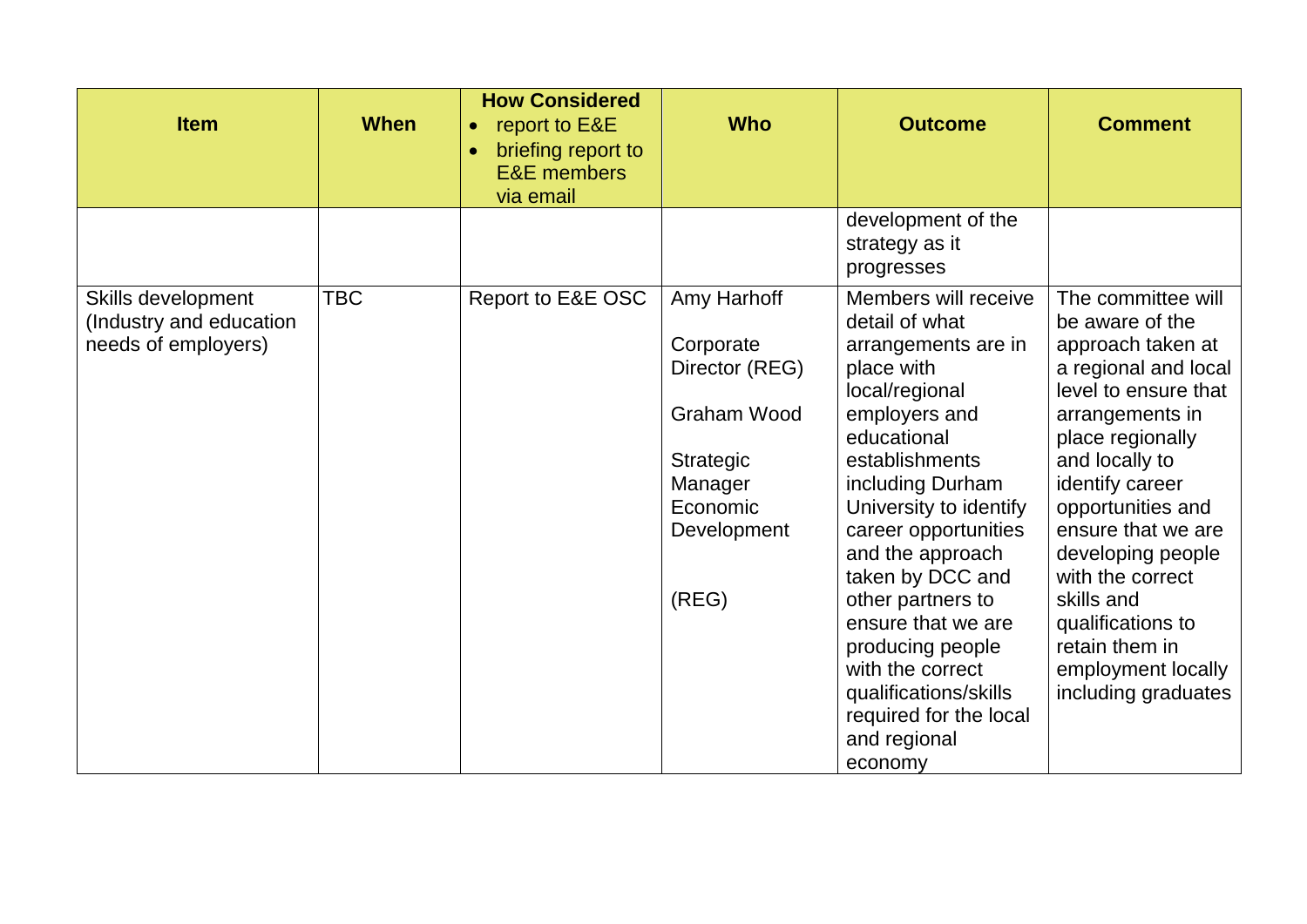| <b>Item</b>                                             | <b>When</b> | <b>How Considered</b><br>report to E&E<br>briefing report to<br><b>E&amp;E</b> members<br>via email | <b>Who</b>                                                                                   | <b>Outcome</b>                                                                                                                                                                                                              | <b>Comment</b>                                                                                                                                                                                       |
|---------------------------------------------------------|-------------|-----------------------------------------------------------------------------------------------------|----------------------------------------------------------------------------------------------|-----------------------------------------------------------------------------------------------------------------------------------------------------------------------------------------------------------------------------|------------------------------------------------------------------------------------------------------------------------------------------------------------------------------------------------------|
| Skill requirements - IES                                | <b>TBC</b>  | Report to E&E OSC                                                                                   | Amy Harhoff<br>Corporate<br>Director (REG)<br>Mike Allum<br><b>Spatial Policy</b><br>Manager | The Committee will<br>receive detail of the<br>appropriate element<br>of the IES concerning<br>how we ensure that<br>the relevant training<br>and education bodies<br>in the county are<br>linking up with<br>businesses to | Members will be<br>aware of what is<br>proposed in the<br>strategy to ensure<br>that residents in<br>the county are<br>equipped with the<br>skills required by<br>employers now and<br>in the future |
|                                                         |             |                                                                                                     | (REG)                                                                                        | provide the<br>necessary training<br>and qualifications<br>required by                                                                                                                                                      |                                                                                                                                                                                                      |
|                                                         |             |                                                                                                     | <b>Graham Wood</b><br>Strategic<br>Manager<br>Economic<br>Development<br>(REG)               | employers. Need to<br>consider what is<br>identified in the<br>strategy in relation to<br>skill requirements,<br>any skill gaps and<br>actions for skill<br>growth in the relevant<br>sectors                               |                                                                                                                                                                                                      |
| <b>Aykley Heads Strategic</b><br><b>Employment Site</b> | <b>TBC</b>  | Report to E&E OSC                                                                                   | Amy Harhoff                                                                                  | Members will receive<br>information on the<br>proposals for the                                                                                                                                                             | The Committee will<br>be aware of the<br>proposals for the                                                                                                                                           |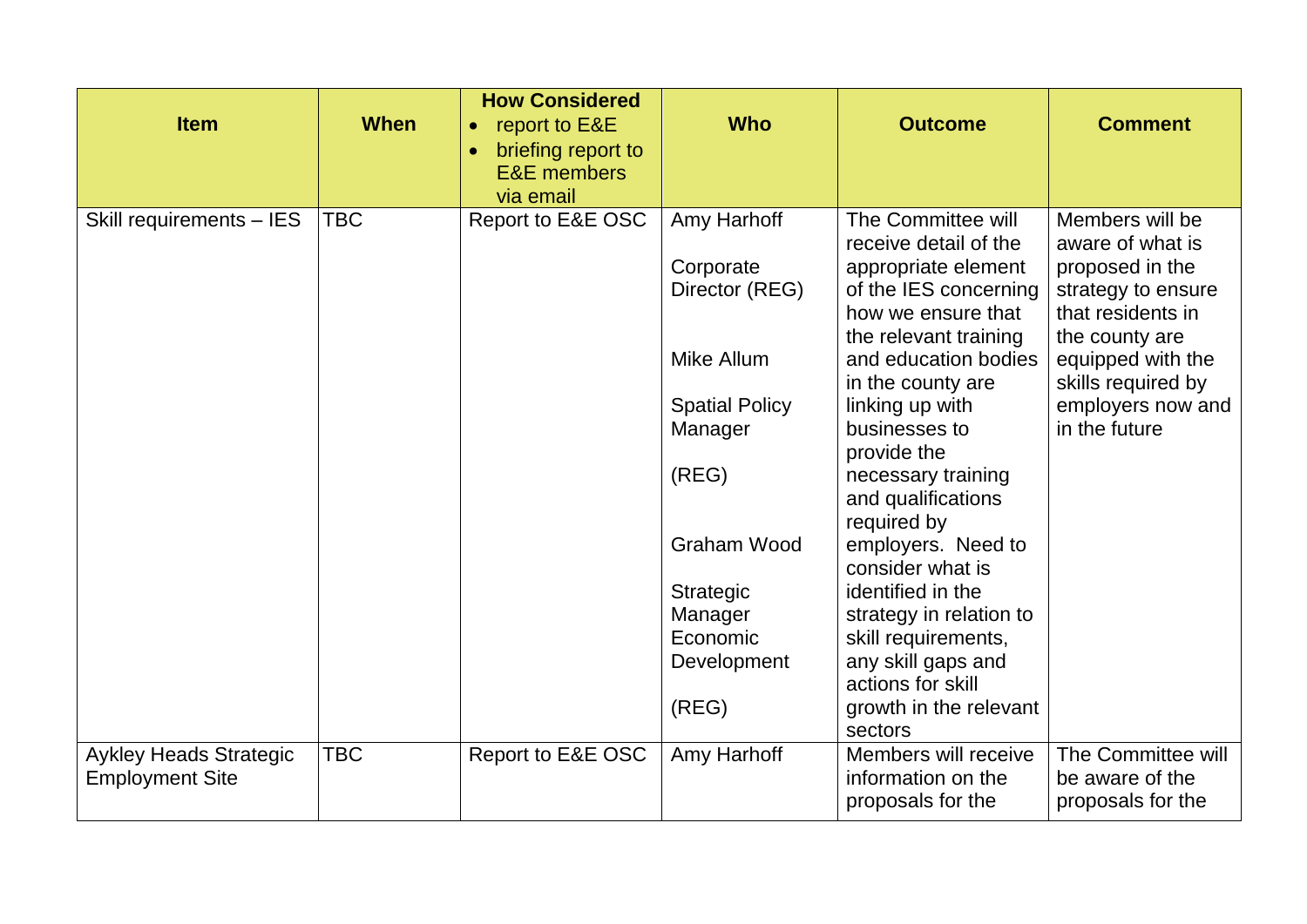| <b>Item</b>                 | <b>When</b>                                                                           | <b>How Considered</b><br>report to E&E<br>$\bullet$<br>briefing report to<br>$\bullet$<br><b>E&amp;E</b> members<br>via email | <b>Who</b>                                                                                                                            | <b>Outcome</b>                                                                                                                                                                                                                                                                          | <b>Comment</b>                                                                                                                                                                                                                                                                         |
|-----------------------------|---------------------------------------------------------------------------------------|-------------------------------------------------------------------------------------------------------------------------------|---------------------------------------------------------------------------------------------------------------------------------------|-----------------------------------------------------------------------------------------------------------------------------------------------------------------------------------------------------------------------------------------------------------------------------------------|----------------------------------------------------------------------------------------------------------------------------------------------------------------------------------------------------------------------------------------------------------------------------------------|
|                             |                                                                                       |                                                                                                                               | Corporate<br>Director (REG)<br><b>Andy Kerr</b><br>Head of<br>Economic<br>Development<br>(REG)                                        | development of the<br><b>Aykley Heads</b><br><b>Strategic</b><br><b>Employment Site</b><br>including detail of<br>how DCC will market<br>the site to deliver<br>'More and Better<br>Jobs'                                                                                               | development of the<br><b>Aykley Heads</b><br>Strategic<br><b>Employment site</b><br>including the<br>delivery of 'More<br>and Better Jobs'                                                                                                                                             |
| <b>Transport Management</b> | Special<br>Joint<br>meeting with<br><b>ESC</b><br><b>OSC</b><br>members<br><b>TBC</b> | Report to E&E OSC<br>and ESC OSC                                                                                              | Amy Harhoff<br>Corporate<br>Director (REG)<br>Mark Jackson<br>Head of<br><b>Transport and</b><br>Contract<br><b>Services</b><br>(REG) | Members will receive<br>information of the<br>various plans and<br>strategies regionally<br>and locally including<br>progress with the<br>BSIP, detail of public<br>transport provision<br>locally, plans to<br>reduce car usage,<br>the development of<br>the ULEV charging<br>network | The Committee will<br>scrutinise the<br>current approach to<br>transport<br>management<br>regionally and<br>locally including<br>public transport<br>provision, plans to<br>reduce car usage<br>and the<br>development of the<br>charging network in<br>the County and<br>future plans |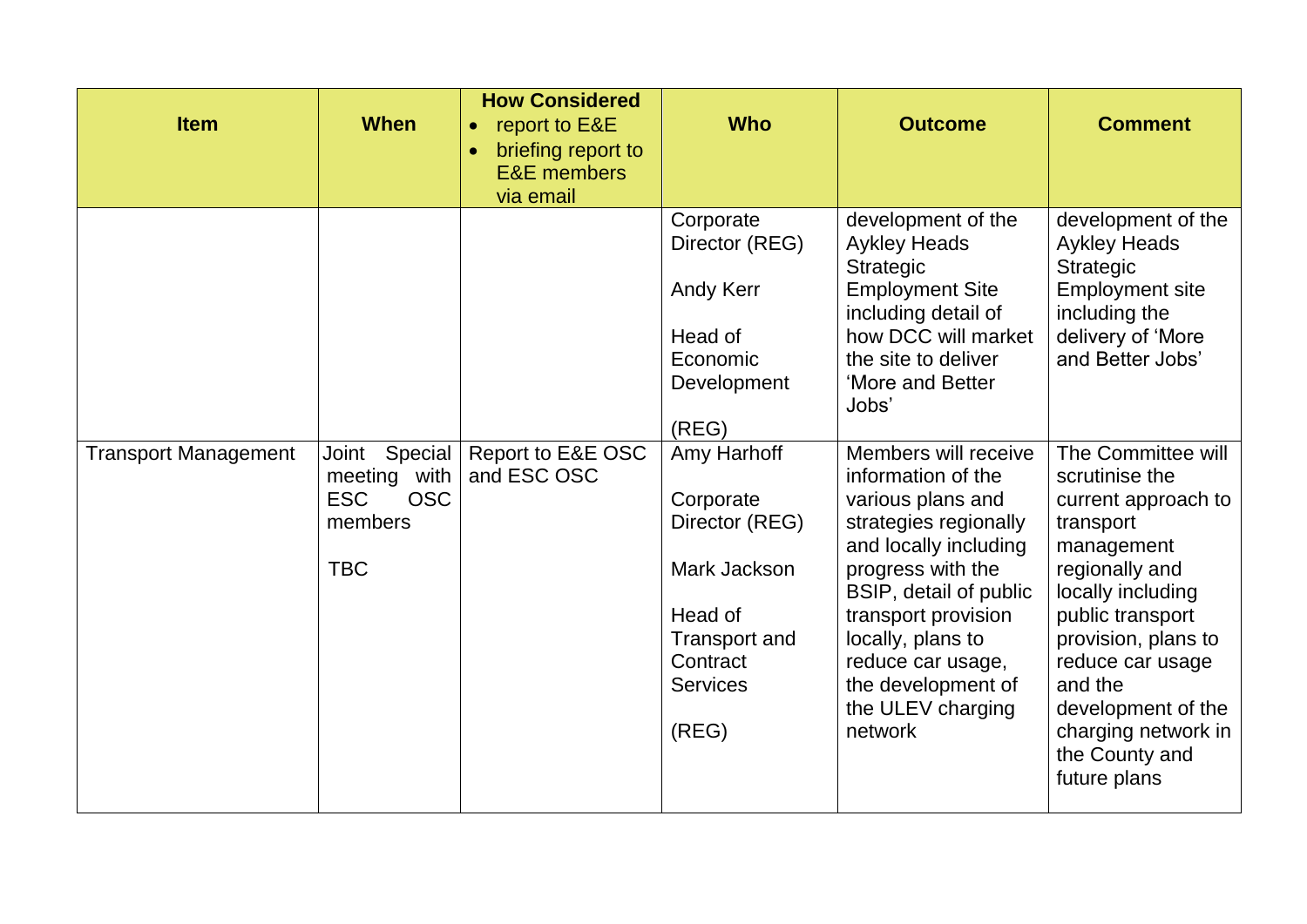| <b>Item</b>                       | <b>When</b>                              | <b>How Considered</b><br>report to E&E<br>$\bullet$<br>briefing report to<br>$\bullet$<br><b>E&amp;E</b> members<br>via email | <b>Who</b>                           | <b>Outcome</b>                           | <b>Comment</b>                           |
|-----------------------------------|------------------------------------------|-------------------------------------------------------------------------------------------------------------------------------|--------------------------------------|------------------------------------------|------------------------------------------|
|                                   |                                          |                                                                                                                               | Victoria Lloyd-<br>Gent,             |                                          |                                          |
|                                   |                                          |                                                                                                                               |                                      |                                          |                                          |
|                                   |                                          |                                                                                                                               | Sustainable<br><b>Travel Officer</b> |                                          |                                          |
|                                   |                                          |                                                                                                                               |                                      |                                          |                                          |
|                                   |                                          |                                                                                                                               | (NCC)                                |                                          |                                          |
|                                   |                                          |                                                                                                                               |                                      |                                          |                                          |
| <b>Visitor</b>                    | special<br>Joint                         | Report to E&E OSC                                                                                                             | Amy Harhoff                          | Members will receive                     | The Committee will                       |
| economy/tourism/cultural<br>offer | meeting with<br><b>ESC</b><br><b>OSC</b> |                                                                                                                               | Corporate                            | detail of the<br>performance of          | be aware of how<br>the visitor economy   |
|                                   | members                                  |                                                                                                                               | Director (REG)                       | visitor economy in<br>County Durham, the | is performing and<br>its contribution to |
|                                   | TBC                                      |                                                                                                                               | Michelle Gorman                      | further development                      | the economy of                           |
|                                   |                                          |                                                                                                                               |                                      | of the tourism and                       | County Durham as                         |
|                                   |                                          |                                                                                                                               | Managing                             | cultural offer, the                      | a whole, detail of                       |
|                                   |                                          |                                                                                                                               | Director (VCD)                       | performance of Visit                     | further plans to                         |
|                                   |                                          |                                                                                                                               | (REG)                                | County Durham in<br>supporting the       | develop the offer,<br>the performance of |
|                                   |                                          |                                                                                                                               |                                      | sectors in the county,                   | VCD in supporting                        |
|                                   |                                          |                                                                                                                               | <b>Alison Clark</b>                  | including how it                         | the sectors                              |
|                                   |                                          |                                                                                                                               |                                      | continues to promote                     | including detail of                      |
|                                   |                                          |                                                                                                                               | Head of Culture,                     | County Durham as a                       | how it will continue                     |
|                                   |                                          |                                                                                                                               | Sport and                            | tourism destination                      | to promote the                           |
|                                   |                                          |                                                                                                                               | Tourism                              | including detail of                      | county as a tourism                      |